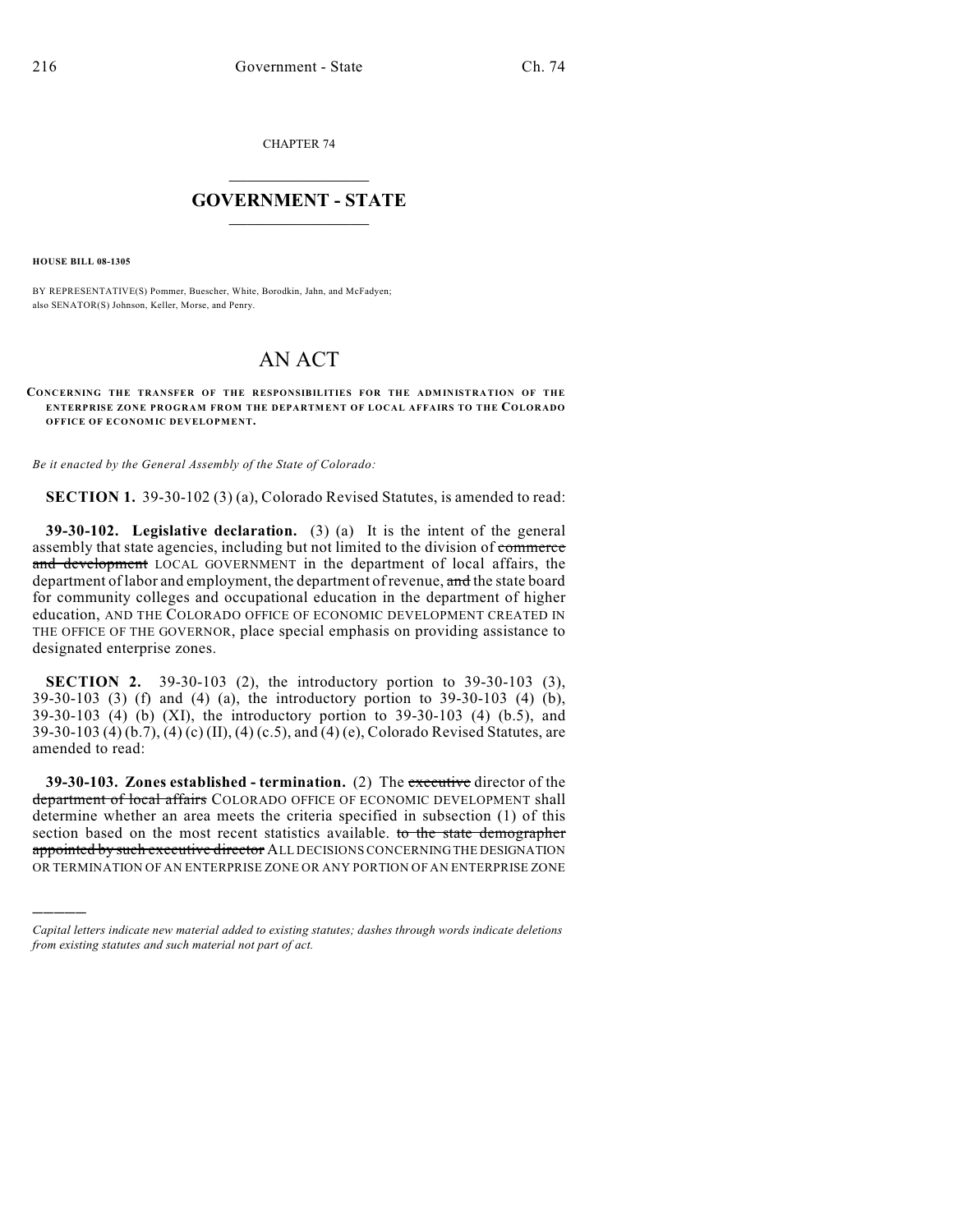SHALL BE MADE BY THE COLORADO ECONOMIC DEVELOPMENT COMMISSION CREATED IN SECTION 24-46-102, C.R.S., UPON THE RECOMMENDATIONS OF THE DIRECTOR OF THE COLORADO OFFICE OF ECONOMIC DEVELOPMENT.

(3) In proposing an area for designation as an enterprise zone, the local government shall submit to the executive director of the department of local affairs COLORADO OFFICE OF ECONOMIC DEVELOPMENT a development plan. This plan shall include information describing the following items:

(f) Any other pertinent information the executive director OF THE COLORADO OFFICE OF ECONOMIC DEVELOPMENT OR THE COLORADO ECONOMIC DEVELOPMENT COMMISSION may require.

(4) (a) Except as otherwise provided in paragraph (e) of this subsection  $(4)$ , The executive director of the department of local affairs COLORADO ECONOMIC DEVELOPMENT COMMISSION, after consultation with the executive directors of the department of labor and employment and the department of revenue, may approve the designation of not more than sixteen areas as enterprise zones. The executive director of the department of local affairs COMMISSION shall designate an administrator for each enterprise zone ADMINISTRATIVE ENTITIES FOR ENTERPRISE ZONES.

(b) For any area designated as an enterprise zone or as a portion of an enterprise zone prior to July 1, 1996, the executive director of the department of local affairs shall require local governments that submitted development plans pertaining to areas selected as enterprise zones to develop and submit no later than September 1, 1996, specific economic development objectives to be achieved in the zones or portions thereof. For any area designated as an enterprise zone or as a portion of an enterprise zone prior to July 1, 1999, the executive director of the department of local affairs COLORADO ECONOMIC DEVELOPMENT COMMISSION shall work with the zone administrator to ensure that the area has specific economic development objectives with outcomes that can be measured with specific, verifiable data. The executive director OF THE COLORADO OFFICE OF ECONOMIC DEVELOPMENT shall require the zone administrators for each zone to submit annual documentation of efforts to improve conditions in areas designated as enterprise zones and the results of those efforts. Such annual documentation shall include specific, verifiable data that can be used to measure whether the zone has achieved the specific economic development objectives for the zone that have measurable outcomes. In order for the executive director COMMISSION to determine if the enterprise zones or portions thereof are achieving the specific economic development objectives submitted pursuant to this paragraph (b) or to paragraph (d) of subsection (3) of this section, such annual documentation shall include, but need not be limited to, the most recent statistics available for companies claiming enterprise zone tax credits on:

 $(XI)$  Any other information reasonably required by the zone administrator, or the executive director of the department of local affairs COLORADO OFFICE OF ECONOMIC DEVELOPMENT, OR THE COLORADO ECONOMIC DEVELOPMENT COMMISSION to evaluate the effectiveness of each zone in accomplishing the specific measurable objectives of the zone.

(b.5) In addition to the annual documentation required pursuant to paragraph (b)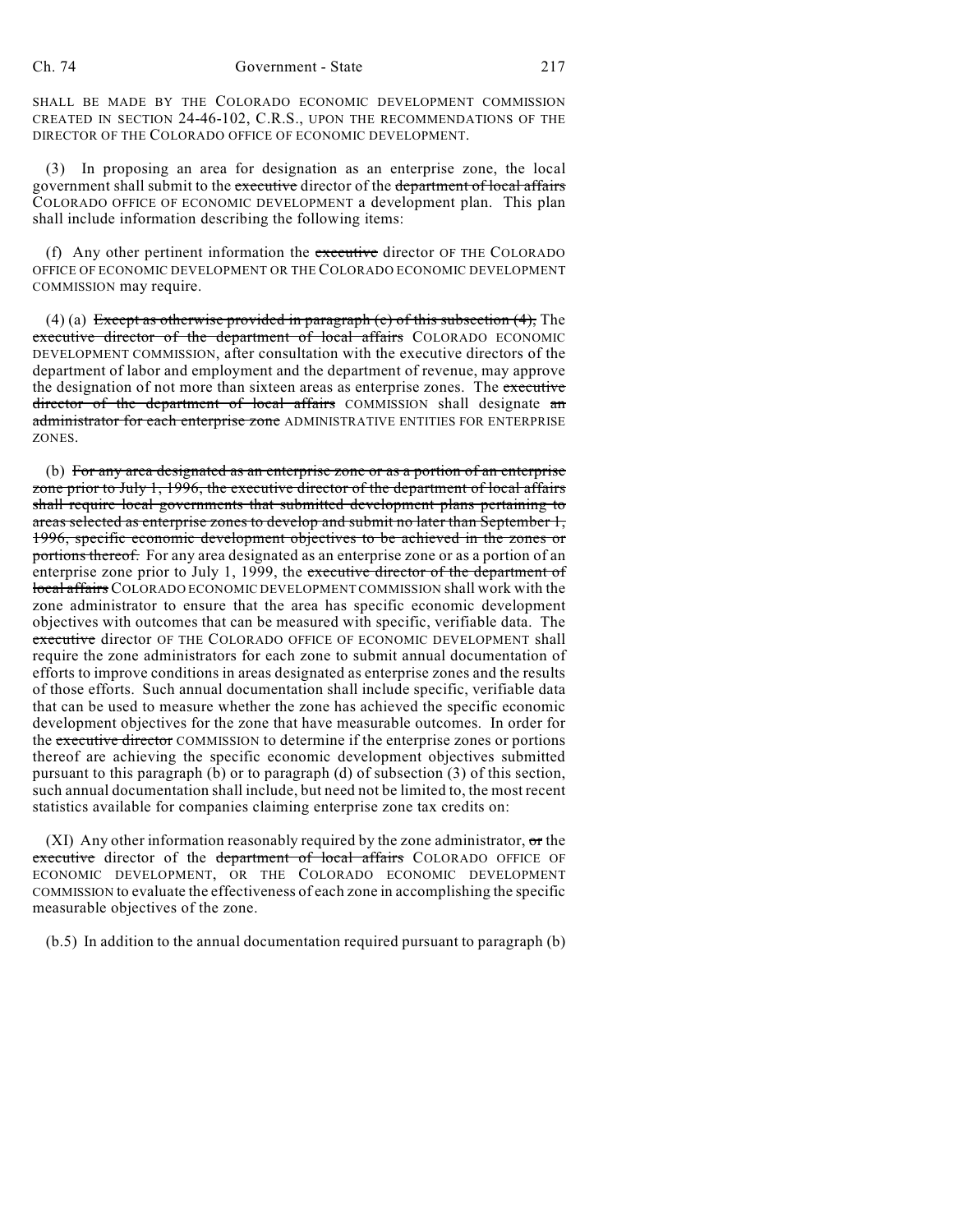of this subsection (4), the executive director of the department of local affairs COLORADO OFFICE OF ECONOMIC DEVELOPMENT shall require the zone administrators for each enterprise zone to submit, to the extent practicable, annual documentation on the most recent statistics available on:

(b.7) The executive director of the department of local affairs COLORADO OFFICE OF ECONOMIC DEVELOPMENT ON BEHALF OF THE COLORADO ECONOMIC DEVELOPMENT COMMISSION shall submit an annual report to the general assembly summarizing the annual documentation submitted by zone administrators to the executive director OF THE COLORADO OFFICE OF ECONOMIC DEVELOPMENT each year pursuant to paragraphs (b) and (b.5) of this subsection (4). The executive director OF THE COLORADO OFFICE OF ECONOMIC DEVELOPMENT, ON BEHALF OF THE COMMISSION, shall make an annual presentation to the legislative audit committee that reviews and summarizes the information in the report submitted to the general assembly pursuant to this paragraph (b.7).

(c) (II) The state auditor shall submit a report to the governor and the general assembly at a frequency to be established by the state auditor and the legislative audit committee, but in no event less than once every five years, evaluating the implementation of the enterprise zone program and its effect on the employment, unemployment rate, investment, overall growth rate, economic diversity, and per capita income in each enterprise zone and enhanced rural enterprise zone or county containing an enterprise zone or enhanced rural enterprise zone, evaluating the effectiveness of each zone in achieving its measurable objectives, making recommendations for statutory changes, if any, and including any other information requested by the governor or the general assembly. The evaluation shall be based upon the data included in the annual reports submitted by the executive director of the department of local affairs COLORADO OFFICE OF ECONOMIC DEVELOPMENT ON BEHALF OF THE COLORADO ECONOMIC DEVELOPMENT COMMISSION to the general assembly pursuant to paragraph (b.7) of this subsection (4), and objective verifiable data submitted by the zone administrators and maintained by the department of local affairs COLORADO OFFICE OF ECONOMIC DEVELOPMENT, local governments, and zone administrators. The report shall also include information concerning the amounts of tax credits claimed and allowed under the program. For purposes of preparing the report required by this paragraph (c), the state auditor shall have access to all records and documents applicable to the program, whether maintained by the department of local affairs COLORADO OFFICE OF ECONOMIC DEVELOPMENT, local governments, or enterprise zone administrators.

(c.5) Companies claiming enterprise zone credits shall provide information reasonably required by zone administrators, and the executive director of the department of local affairs COLORADO OFFICE OF ECONOMIC DEVELOPMENT, AND THE COLORADO ECONOMIC DEVELOPMENT COMMISSION to evaluate the effectiveness of each zone in accomplishing the measurable economic development objectives to be achieved in the zone. Such information shall be considered public records as defined in section 24-72-202 (6), C.R.S., shall be preserved for at least five years by the zone administrator who collected the information, who shall be the custodian of such information, and shall be made available by the zone administrator for inspection by any person at reasonable times. Nothing in this paragraph (c.5) shall be construed to require the disclosure to the public of any information that reveals the amount of compensation paid to any individual employee of a company, any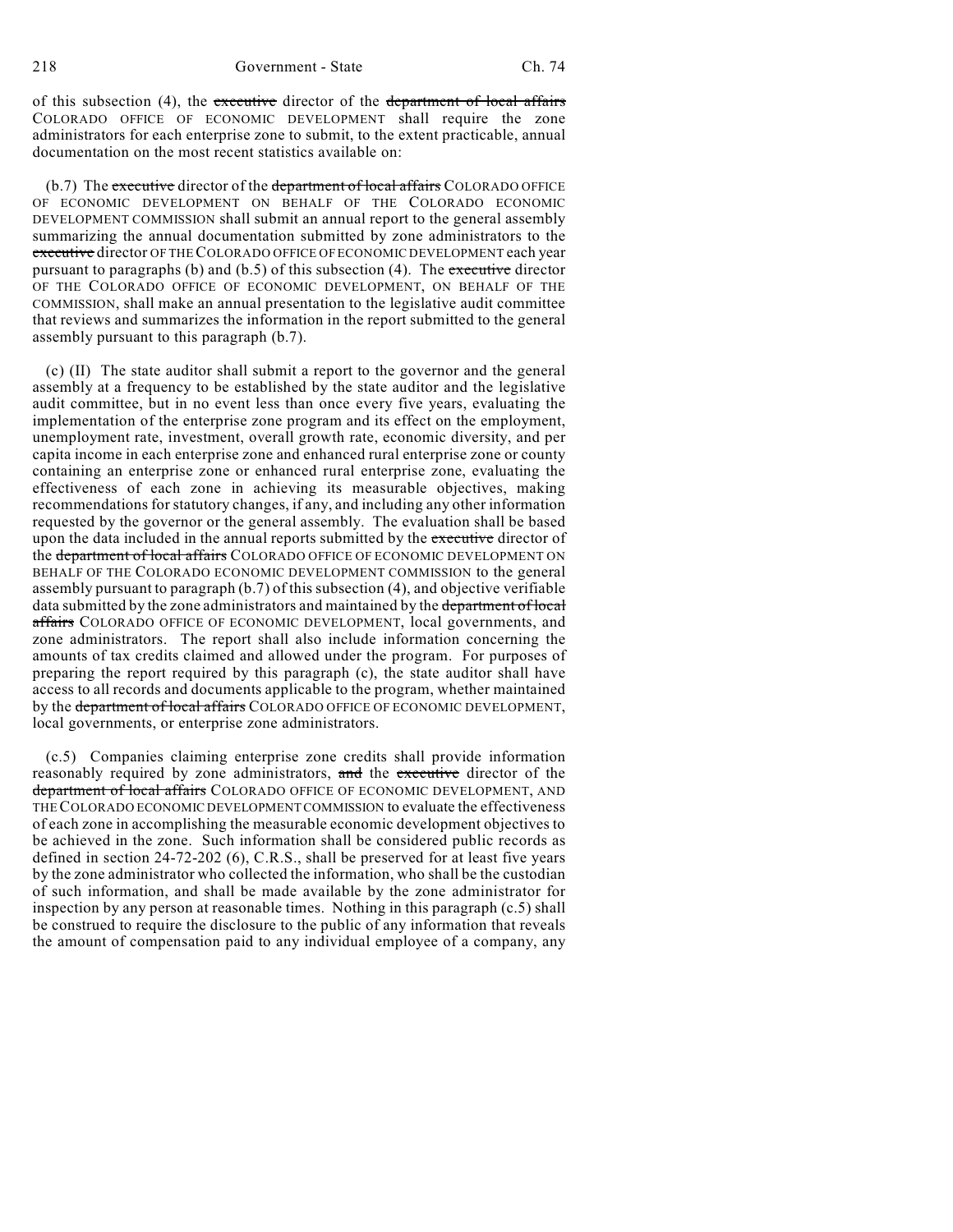Colorado income tax return, or any information regarding expenditures on research and development.

(e) Effective January 1, 1997, all decisions concerning the designation or termination of enterprise zones or portions thereof shall be made by the Colorado economic development commission created in section 24-46-102, C.R.S., upon the recommendations of the director of the Colorado office of economic development; except that no termination decision shall be effective prior to July 1, 1997, and no termination decision shall be effective prior to the submission of a report on the termination decision by the commission to the general assembly.

**SECTION 3.** 39-30-103.2 (2), (3), (4), and (5), Colorado Revised Statutes, are amended to read:

**39-30-103.2. Enhanced rural enterprise zones - criteria - termination.** (2) By December 1, 2002, and every two years thereafter, the executive director of the department of local affairs COLORADO OFFICE OF ECONOMIC DEVELOPMENT shall determine whether each county meets two or more of the criteria specified in subsection (1) of this section. Such determination shall be based on the most recent statistics available. to the state demographer appointed by the executive director. The executive director OF THE COLORADO OFFICE OF ECONOMIC DEVELOPMENT shall provide to each enterprise zone administrator and to the board of county commissioners of each eligible county a list of the counties that meet two or more of the criteria specified in subsection (1) of this section.

(3) If a county containing a previously designated enhanced rural enterprise zone does not appear on the biennial list of eligible counties provided by the executive director of the department of local affairs COLORADO OFFICE OF ECONOMIC DEVELOPMENT, the enterprise zone within such county shall be terminated as an enhanced rural enterprise zone as of January 1 following the issuance of such list. If the county appears again on a subsequent list of eligible counties, the portion of the county within an enterprise zone shall be designated as an enhanced rural enterprise zone.

(4) The termination of an enhanced rural enterprise zone shall not restrict, curtail, terminate, or otherwise cut off any tax credits that were earned by any taxpayer based on transactions completed while a county was designated as an enhanced rural enterprise zone. In addition, the executive director OF THE COLORADO OFFICE OF ECONOMIC DEVELOPMENT shall establish procedures for recognizing and allowing credits to taxpayers who have taken actions in reliance on agreements reached with enhanced rural enterprise zone administrators or local governments for long-term investments.

(5) If the termination of an enhanced rural enterprise zone would prevent a taxpayer from qualifying for tax benefits under this article and the taxpayer can identify job creation or capital expansion activities that were planned before the executive director of the department of local affairs COLORADO OFFICE OF ECONOMIC DEVELOPMENT issued the list of eligible counties and that would have otherwise entitled the taxpayer to claim tax benefits under section 39-30-105, the enterprise zone administrator and the taxpayer shall jointly certify detailed information about such planned activities. A taxpayer who files such certification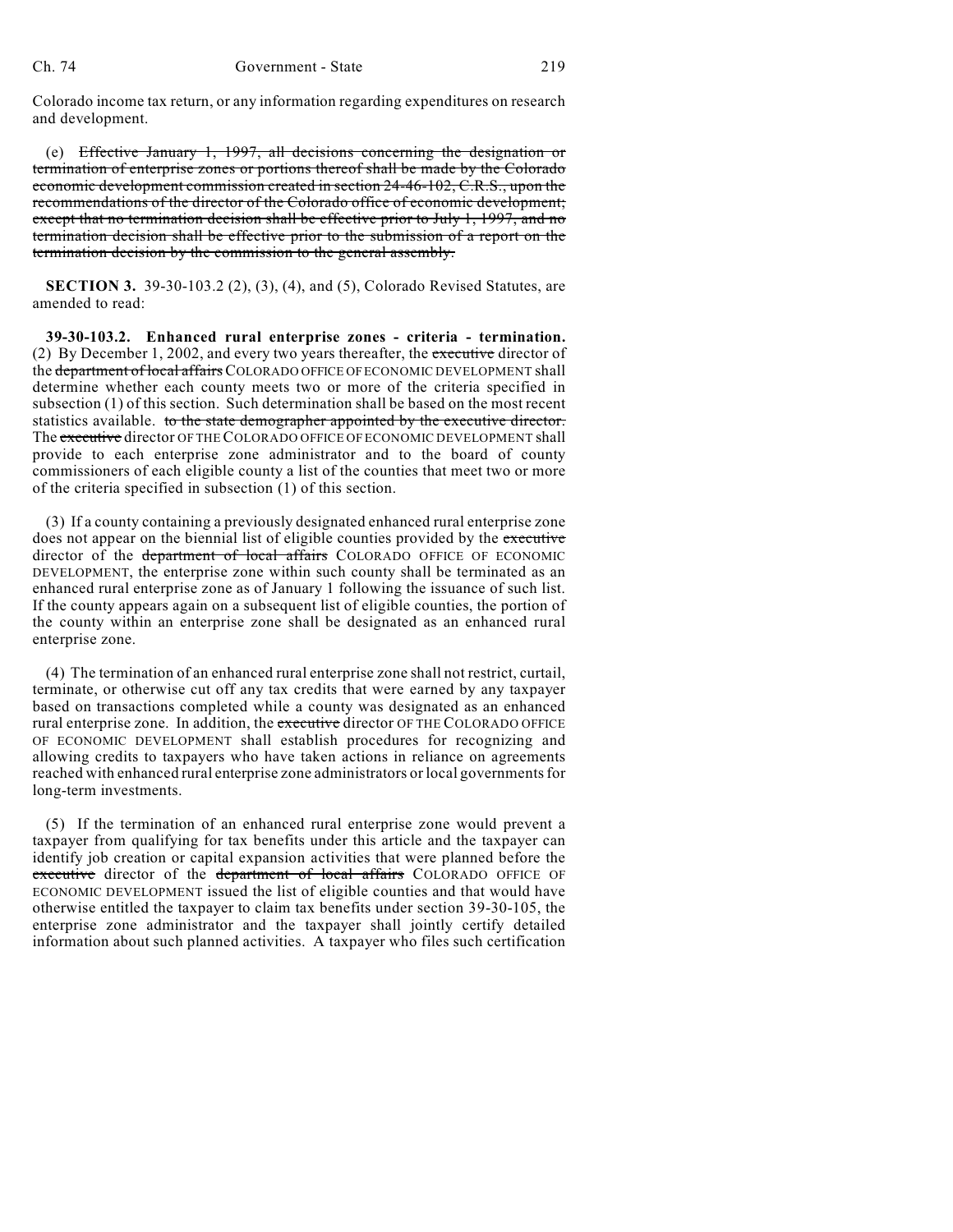with the taxpayer's state income tax return may claim tax benefits otherwise actually earned up to the limits of such certified information for a period not to exceed the five tax years following the year in which the enhanced rural enterprise zone was terminated. It is the intent of this subsection (5) to permit taxpayers to claim only those tax benefits on which they demonstrably relied in making business planning decisions, and, except as specifically provided in this subsection (5), nothing in this subsection (5) shall be construed to authorize any enterprise zone administrator to grant tax benefits that have been repealed by law or to grant tax benefits in excess of the limits established by law.

**SECTION 4.** 39-30-103.5 (1) (a) (I), (1) (e), (6), and (7), Colorado Revised Statutes, are amended to read:

**39-30-103.5. Credit against tax - contributions to enterprise zone administrators to implement economic development plans.** (1) (a) (I) Except as otherwise provided in subparagraph (II) of this paragraph (a), for income tax years commencing on or after January 1, 1989, any taxpayer who makes a monetary or in-kind contribution for the purpose of implementing the economic development plan for the enterprise zone to the person or agency designated as the enterprise zone administrator by the department of local affairs, and on or after  $\frac{1}{2}$ , 2000 JULY 1, 2008, by the person or agency designated as the enterprise zone administrator by the Colorado economic development commission, shall be allowed a credit against the income tax imposed by article 22 of this title in an amount equal to fifty percent of the total value of the contribution as certified by the enterprise zone administrator.

(e) On or before November 1, 2000, and November 1 of each year thereafter, each zone administrator shall provide to the DIRECTOR OF THE COLORADO OFFICE OF ECONOMIC DEVELOPMENT ON BEHALF OF THE Colorado economic development commission a list of all programs, projects, and organizations to which taxpayers may contribute during the next calendar year for the purpose of implementing the economic development plan of the zone and receiving a tax credit pursuant to this section. The list shall be accompanied by a description of each program, project, or organization, including the purpose and relationship of the program, project, or organization to the economic development goals of the enterprise zone, the expected benefits of the program, project, or organization to the enterprise zone, and an estimate of the amount of potential contributions to the program, project, or organization during the next calendar year. Any modifications to a list, including programs, projects, or organizations that are to be added thereto, shall be submitted to the DIRECTOR OF THE OFFICE OF ECONOMIC DEVELOPMENT ON BEHALF OF THE commission by the zone administrator no later than thirty days after the modification is made. Commencing July 1, 1999, the commission is authorized to hold hearings and review any new program, project, or organization included on a list that is submitted to the DIRECTOR OF THE COLORADO OFFICE OF ECONOMIC DEVELOPMENT ON BEHALF OF THE commission pursuant to this section, any modification to a list, and any other program, project, or organization that the commission determines has changed materially. A list or modification of a list that is submitted to the DIRECTOR OF THE COLORADO OFFICE OF ECONOMIC DEVELOPMENT ON BEHALF OF THE commission pursuant to this section shall not be considered final until thirty days after the commission has received such information. The commission shall approve any program, project, or organization that it determines is eligible under the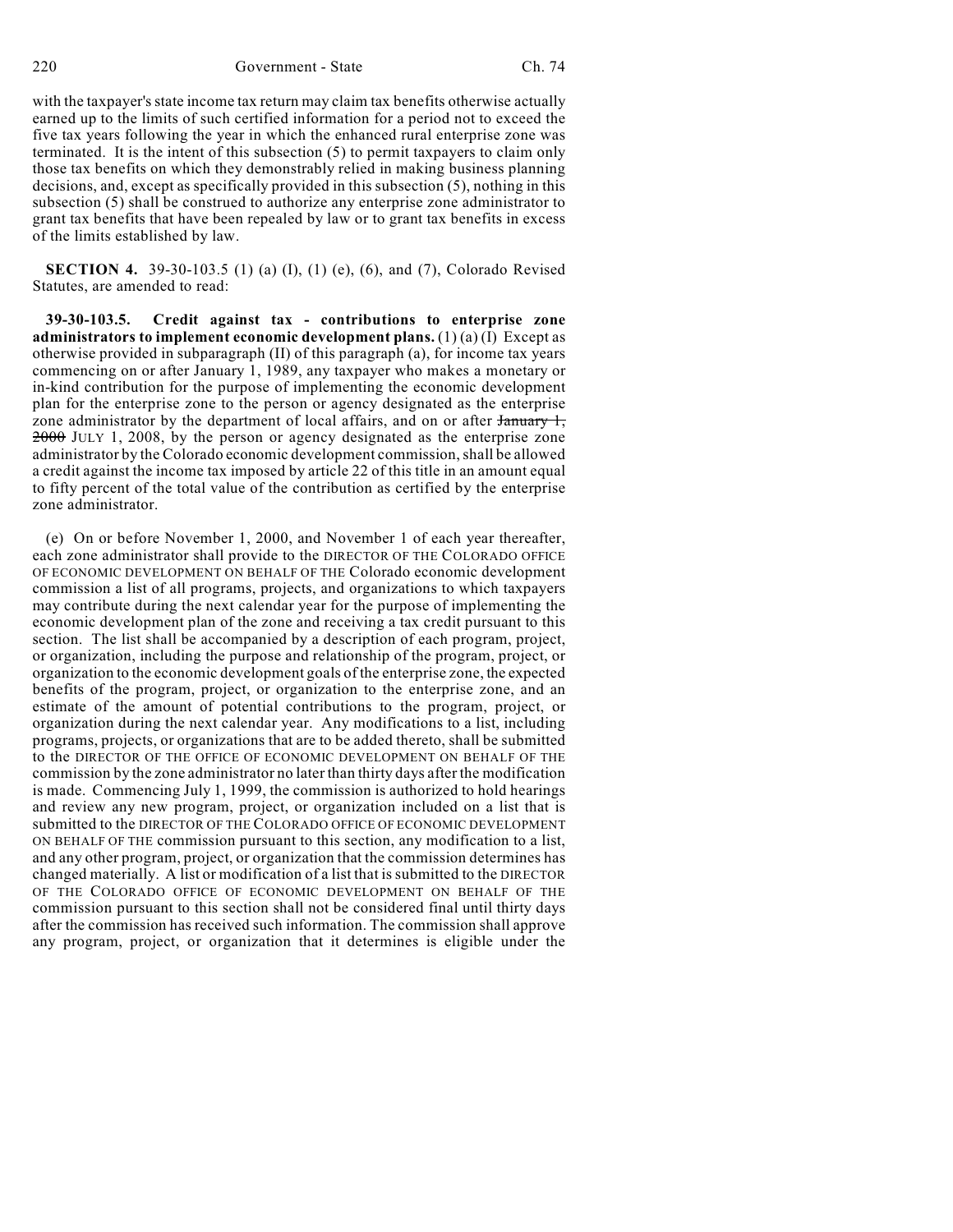requirements of this section or is essential to the mission of the enterprise zone upon a majority vote of the members of the commission present at a meeting at which such approval is considered. The DIRECTOR OF THE COLORADO OFFICE OF ECONOMIC DEVELOPMENT ON BEHALF OF THE commission shall notify the zone administrator of any program, project, or organization that is not approved within thirty days of receipt of the list or modification of the list. Any program, project, or organization not approved by the commission may request that the commission reconsider its decision within thirty days after the date the notice indicating that the program, project, or organization was not approved was provided to the zone administrator. A zone administrator may accept contributions for any program, project, or organization it has submitted pursuant to this paragraph (e).

(6) No later than ninety days after making a certification of value pursuant to subsection (1) of this section, the enterprise zone administrator making the certification shall report to the DIRECTOR OF THE COLORADO OFFICE OF ECONOMIC DEVELOPMENT ON BEHALF OF THE Colorado economic development commission the total value of the contribution as certified by the administrator, the source of the contribution, the purpose of the contribution, and the relationship of the stated purpose of the contribution to the enterprise zone's goals or job creation objectives.

(7) The DIRECTOR OF THE COLORADO OFFICE OF ECONOMIC DEVELOPMENT ON BEHALF OF THE Colorado economic development commission or the enterprise zone administrator may release information concerning the source and amount of contributions made pursuant to this section, as well as the amount of the credits allowed pursuant to this section.

**SECTION 5.** Article 48.5 of title 24, Colorado Revised Statutes, is amended BY THE ADDITION OF A NEW SECTION to read:

**24-48.5-110. Administration of enterprise zone program - transfer of employee.** (1) ON AND AFTER JULY 1, 2008, ANY EMPLOYEE OF THE DEPARTMENT OF LOCAL AFFAIRS PRIOR TO SAID DATE WHOSE DUTIES AND FUNCTIONS CONCERNED THE ADMINISTRATION OF THE ENTERPRISE ZONE PROGRAM ASSUMED BY THE COLORADO OFFICE OF ECONOMIC DEVELOPMENT PURSUANT TO ARTICLE 30 OF TITLE 39, C.R.S., SHALL BE TRANSFERRED TO THE OFFICE AND SHALL BECOME AN EMPLOYEE THEREOF.

(2) ANY EMPLOYEE TRANSFERRED TO THE COLORADO OFFICE OF ECONOMIC DEVELOPMENT PURSUANT TO SUBSECTION (1) OF THIS SECTION WHO IS A CLASSIFIED EMPLOYEE IN THE STATE PERSONNEL SYSTEM SHALL RETAIN ALL RIGHTS TO THE PERSONNEL SYSTEM AND RETIREMENT BENEFITS PURSUANT TO THE LAWS OF THIS STATE, AND THEIR SERVICE SHALL BE DEEMED TO HAVE BEEN CONTINUOUS.

(3) AFTER THE SEPARATION OR TERMINATION OF EMPLOYMENT OF ANY PERSON TRANSFERRED TO THE COLORADO OFFICE OF ECONOMIC DEVELOPMENT PURSUANT TO SUBSECTION (1) OF THIS SECTION, ANY EMPLOYEE HIRED BY THE OFFICE TO ASSUME THE DUTIES AND FUNCTIONS CONCERNING THE ADMINISTRATION OF THE ENTERPRISE ZONE PROGRAM SHALL NOT BECOME A CLASSIFIED EMPLOYEE IN THE STATE PERSONNEL SYSTEM AND INSTEAD SHALL BE HIRED PURSUANT TO THE PROCEDURES ESTABLISHED BY THE OFFICE.